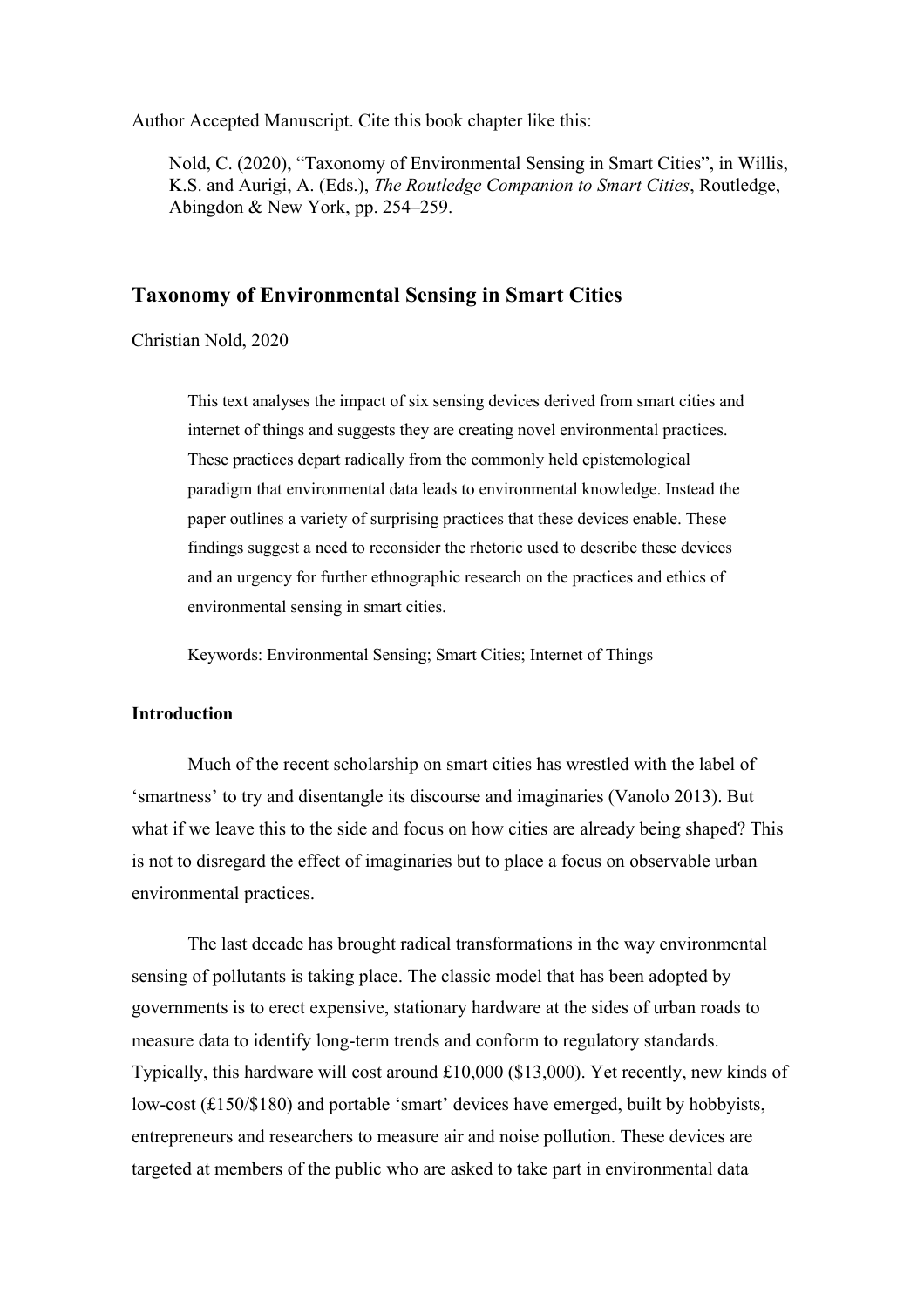gathering by installing them in their homes or carrying them with them every day. The best-known example of this is the Safecast radiation monitoring network (Safecast 2011). This emerged in response to the Fukushima nuclear disaster where volunteers built hardware and provided vital data for the public while the government was criticised for lack of sensor coverage and public data access. This incident became an exemplar of bottom-up smart technology and precipitated a global growth in the availability and use of similar sensing devices developed using crowdfunding platforms such as Kickstarter and often designed without input from environmental scientists or experts. A key component of this growth has been an academic and industry discourse valorising these devices as best practice exemplars of the smart cities and the Internet of Things (IoT). Fernandez (2013) for example argues "*the smart city becomes real when people can deal with open technologies to build their own public infrastructure for environmental monitoring*" (p.44). In the same vein the Fast Company magazine suggests these sensors are the "*perfect example of how Internet of Things will work in the future*" (Captain 2016, para. 8). The argument is that low-cost sensors make pollution 'visible' for non-expert individuals allowing them to see their personal exposure and avoid polluted areas as well as change their own behaviour to produce less pollution. On a collective level the devices are seen as producing vast quantities of data that can be aggregated to produce environmental datasets that are not available to governments and institutions. The assumption being that this leads to new knowledge that creates 'information power' (Carton and Ache 2017). According to Bria, each sensor box "*empowers citizens to improve urban life through capturing and analysing real-time environmental data*" (Bria 2014, 2). In return the people are said to become 'Smart citizens' that can renegotiate their relationship with governments and institutions (Townsend et al. 2010; Hemment and Townsend 2013; Hill 2013; Kresin 2013). At the heart of this argument is a positivist knowledge paradigm where technological data is framed as neutral and directly leading to knowledge. In effect, 'more' data is seen as creating 'more' environmental knowledge.

Yet, this argument doesn't reflect on the fact that these low-cost sensing devices might actually be fundamentally different from institutional environmental sensors (Kumar et al. 2015). In fact, the low-quality data generated by these sensors is often not comparable to existing data standards and the sensing process often takes place in adhoc settings and contexts. Despite the growing public awareness and importance of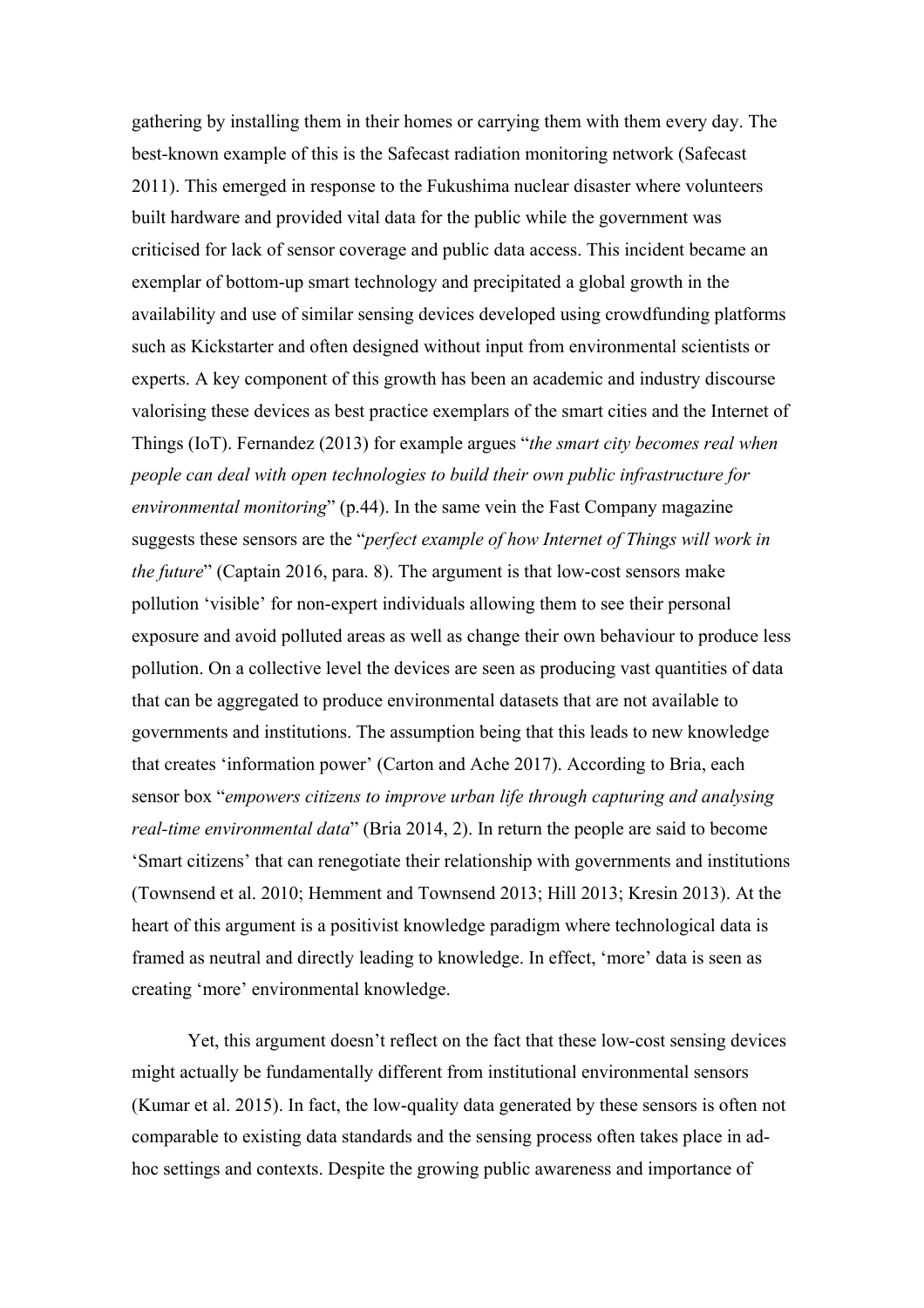these devices there has been little research on them. Most studies focus on testbed evaluations of sensor hardware (Choi et al. 2009; Mead et al. 2013), yet few examine how sensing deployments take place in practice with communities. Bell and Dourish (2006) suggest that technologists largely frame their devices as future technologies that will function perfectly within a 'proximate future' that is just around the corner. The effect being that technological artefacts are seen as sketches and the community practices they generate are treated as "*irrelevant or at the very least already out-moded*" (p.134). In this way, smart sensors are similarly framed as anticipatory sketches of a future technology (Kinsley 2012) and the material practices they create in the present are largely not evaluated. As a result, only a few researchers (Zandbergen 2017; Pritchard, Gabrys, and Houston 2018) have probed the ways these sensors are creating new kinds of sensing practices. What is needed is an overview of the material practices these smart sensing devices are creating for communities.

#### **Case studies**

To engage this gap, this text offers a survey of six case studies of smart environmental sensing projects and devices see Table  $1<sup>1</sup>$ .

 $1$  These case studies are derived from my PhD thesis (Nold 2017) as well as two recent studies Meet je stad! and Pacco Test that will be described in more detail in forthcoming papers.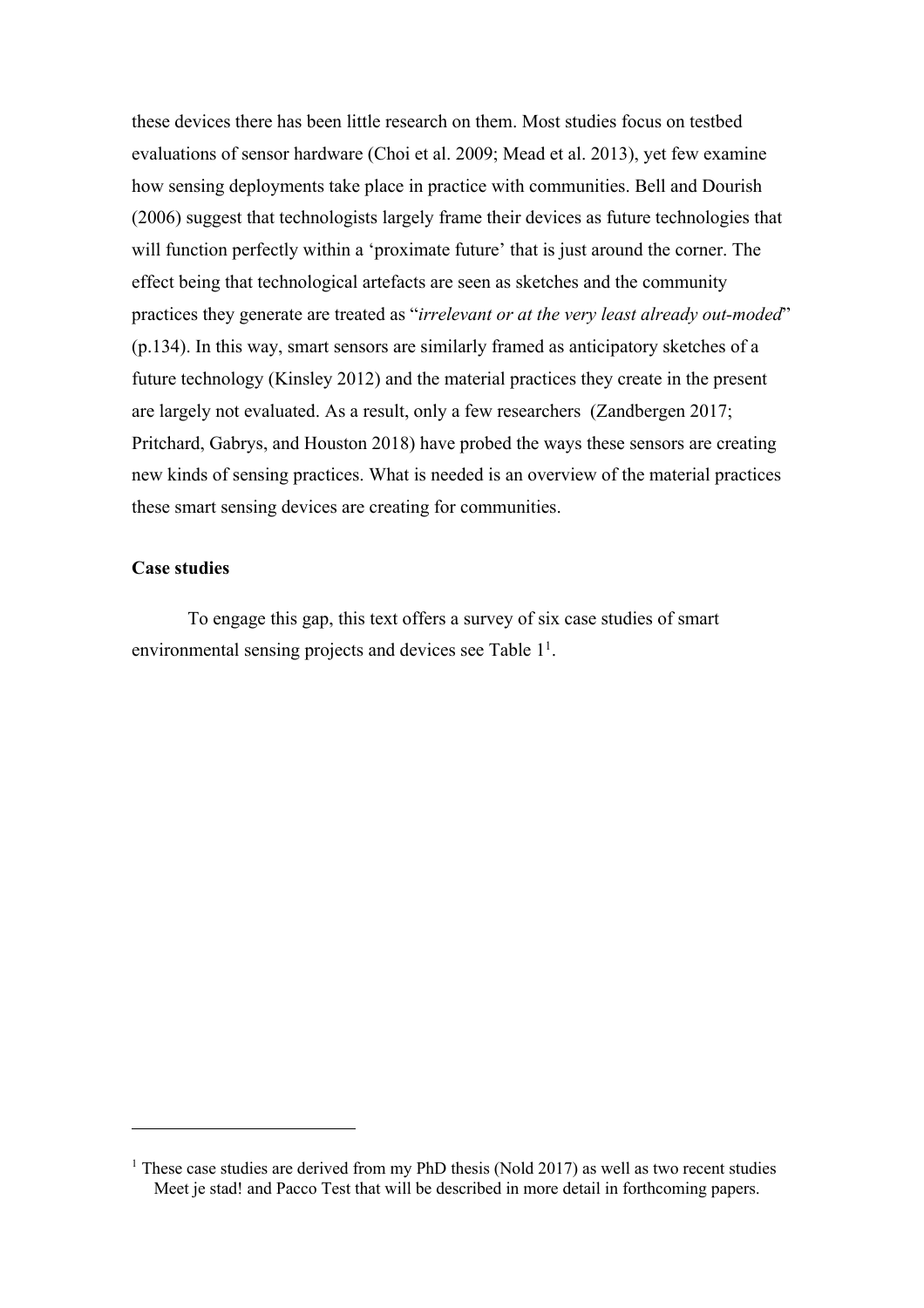| <b>Project / Device</b> | What is sensed?                                                                                                        | <b>Funding Context</b>    | <b>Participants</b>        |
|-------------------------|------------------------------------------------------------------------------------------------------------------------|---------------------------|----------------------------|
| AirProbe                | Air Pollution (carbon<br>monoxide, nitrogen dioxide,<br>gasoline and diesel sensor,<br>ozone, temperature<br>humidity) | Academic                  | Paid Recruits              |
| WideNoise               | Sound level, geo location                                                                                              | Academic                  | Public / Recruits          |
| Air Quality Egg         | Air Pollution (nitrogen<br>dioxide, carbon monoxide,<br>temperature, humidity)                                         | Commercial<br>Kickstarter | Public                     |
| Smart Citizen Kit       | 'Ambient' (nitrogen<br>dioxide, carbon monoxide,<br>temperature, humidity, light<br>& sound level, Wi-Fi)              | Commercial<br>Kickstarter | Public                     |
| Meet je stad!           | Temperature, humidity, geo<br>location                                                                                 | Community                 | Residents of<br>Amersfoort |
| Pacco Test              | Water Quality (pH,<br>dissolved oxygen, electrical<br>conductivity, oxidation<br>reduction potential,<br>temperature)  | Community                 | River Stakeholders         |

Table 1. Overview of the six case studies with the different phenomena being sensed, their funding contexts and participants.

Table 1 shows the breadth of the six case studies, including sensors focused on a range of pollutants/phenomena, funding contexts and targeted participants. Yet, what makes them comparable is their focus on low-cost sensors whose data is uploaded to the internet, their focus on engaging participants and a common reference to notions of 'smartness' and 'internet of things'. The aim of comparing them is to identify the range of sensing practices and develop a taxonomy that might highlight patterns across the devices.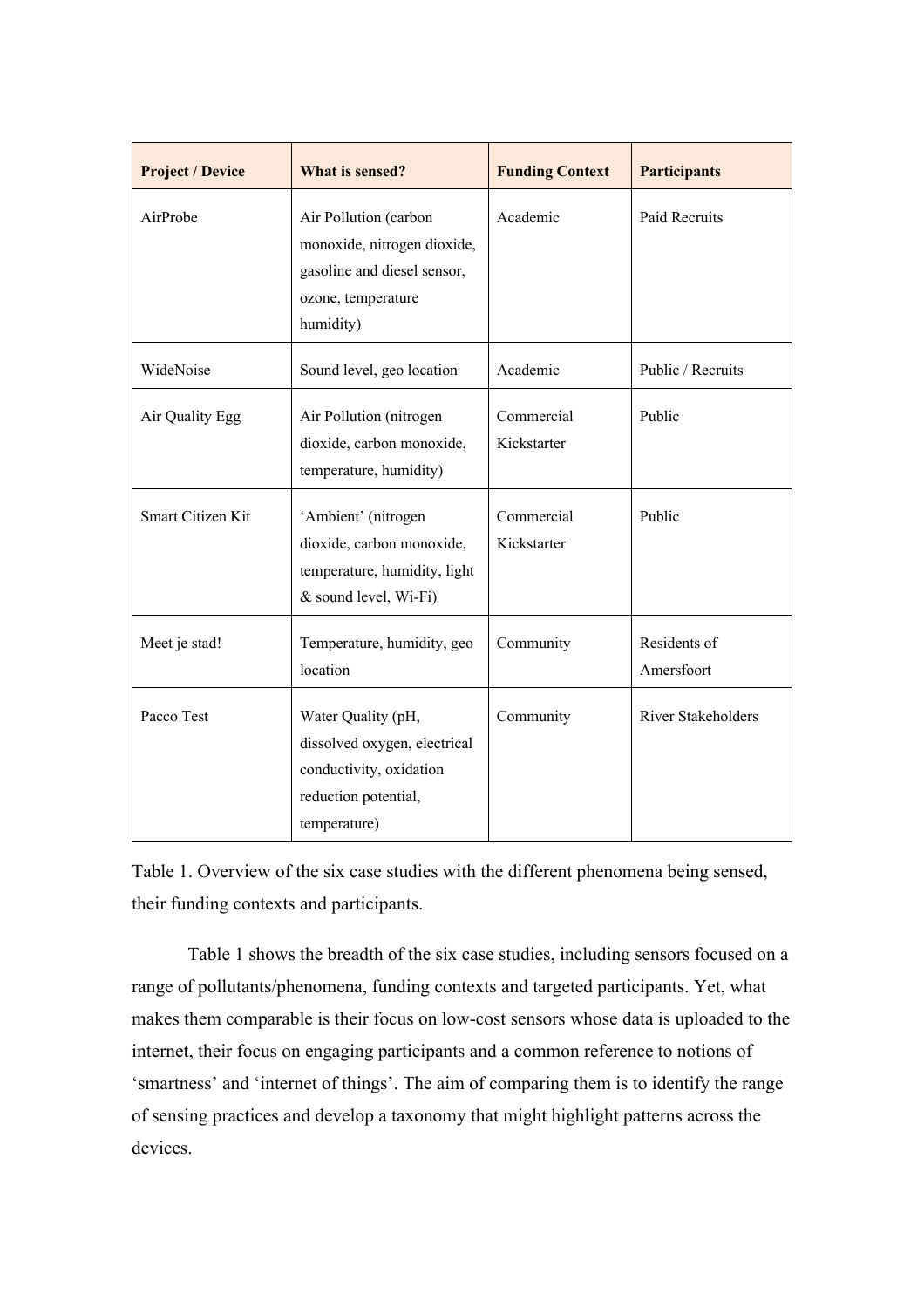The survey is based on my PhD study (Nold 2017) that involved multiyear ethnographic observations across Europe of the AirProbe, WideNoise, Air Quality Egg and Smart Citizen Kit. Due to my paid position on the EveryAware team, I was involved in configuring the AirProbe and WideNoise devices and had privileged access to the coordinators of the Air Quality Egg and Smart Citizen Kit. This allowed me to follow the sensing devices across their lifetime (2011- 2014) from design, usage with participants and later academic and policy outputs. In addition, the research involved extensive interviews with participants and users of the sensing devices. The Meet je stad! and Pacco Test case studies are based on interviews with the respective project coordinators. Theoretically, the approach of this survey is based on a framework from actor-network theory (Latour 1987) with attention to the concept of the 'device' as a gathering agent of different agendas (Law and Ruppert 2013). This social science approach focuses on practices as relationships enacted by humans, technologies and other kinds of nonhuman actors. This empirical approach is particularly useful for highlighting tensions between rhetoric and observed reality.

#### *AirProbe*

This device was built as part of 'EveryAware' <sup>2</sup>, an EU funded academic research project. It combined a hardware sensor box, neural net calibration model, smartphone app and an online gaming platform. Yet, throughout its development there was ambiguity about the goals of the project and what the device should be sensing. Some of the researchers were trying to generate data for air quality modellers as a public health policy instrument, while others wanted to use it as an online platform for running experiments on the public. The final implementation of the sensor system was a mixed reality game where paid participants were asked to carry smart sensors in multiple European cities. Other participants were playing an online game of guessing pollution levels at different city locations. What mattered to the researchers was that they could alter the rules of the game, such as the in-game currency pay-out rate, to see how the users would change their behaviour. Yet, the hardware sensing devices proved unreliable and provided misleading data to the participants. This was so pronounced that some of the participants reported that they had 'learnt' that air pollution was higher in

<sup>2</sup> http://cs.everyaware.eu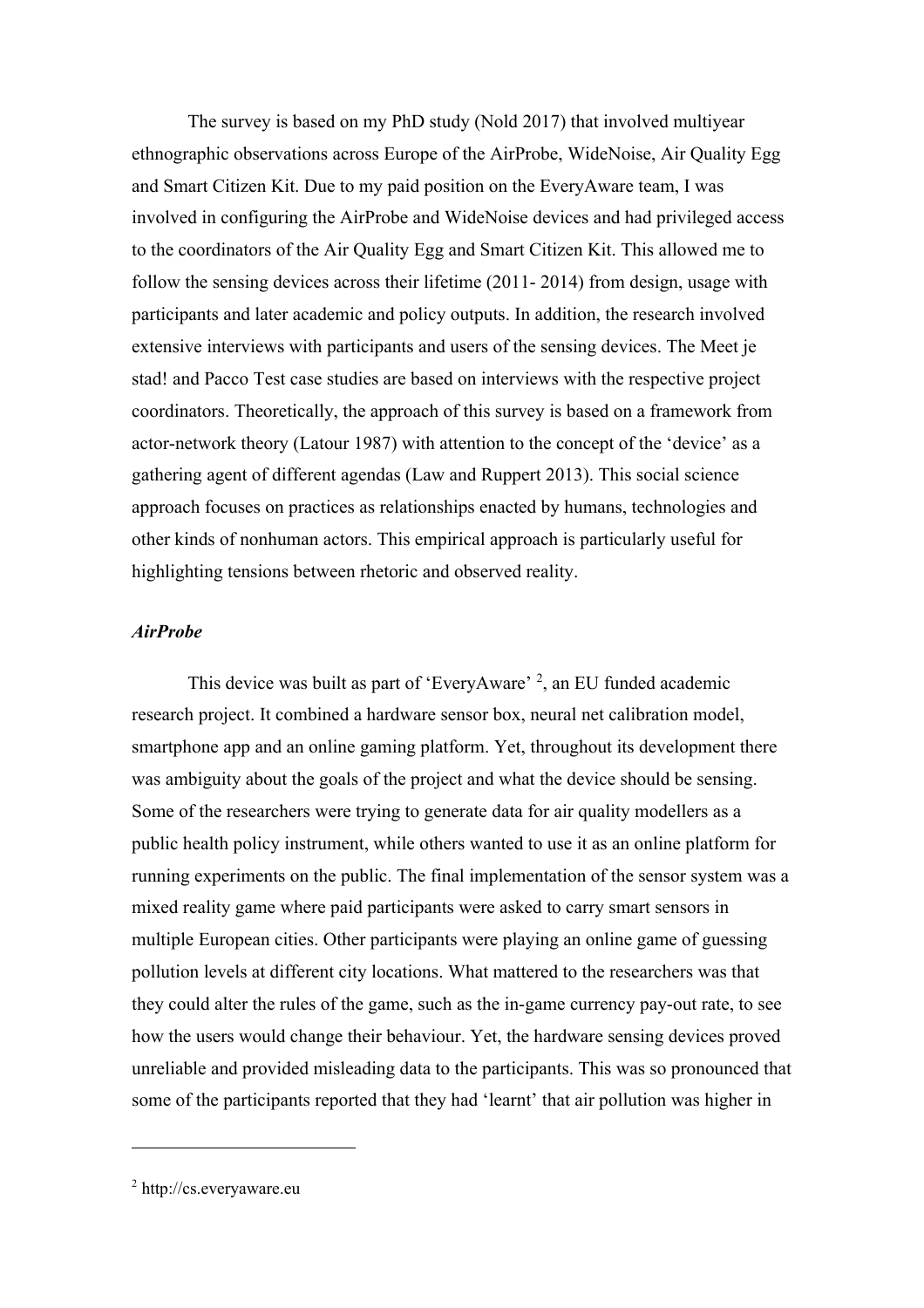parks than next to busy roads. For many of the researchers this was not a problem, since the sensors were merely a vehicle for running tests on the participants inside a virtual laboratory. In this case, the low-cost and networking capabilities of the smart sensors were crucial for enabling experimentation on the public. To summarise, in this case study the smart sensors were being used for '**running tests on the public'**.

### *Air Quality Egg and Smart Citizen Kit*

These two commercial devices were based on the same gas sensors and are functionally very similar<sup>3</sup>. They were both promoted to the public by the project coordinators as visualising environmental exposure. Yet, in both cases the devices produced uncalibrated data that users found hard to understand or use. Both devices provided raw electrical resistance values from the gas sensors rather than pollutant concentrations in the parts-per-million or billion ranges, which prevented users from comparing their measurements against official data. The Air Quality Egg coordinators publicly acknowledged "*that any single datapoint that we collect has low value while the breadth, resolution, and update frequency of the network has high value*" (Air Quality Egg 2012). Interestingly, both projects placed the focus not on the environmental data but on the smart networking capabilities that allowed data to be sent to the network. A promotional video for the Smart Citizen Kit described the usage like this: "*I use my kit everyday, normally I take it in the morning just to have a global awareness of what is going on*" (Acrobotic Industries 2013). While another user suggested, "*I check it every day to see how the information is updated and how the data is uploaded for other people to see*" (ibid). Rather than focusing on nitrogen dioxide as a gas with health impacts, both devices framed the data as abstract network traffic that demonstrates the integrity of a smart network. The Air Quality Egg was partly funded by a company that was hosting the project's data in order to demonstrate the potential of their internet of things platform. While the language of environmental pollution was used to encourage people to back the devices, the focus of the projects was on prototyping globally distributed smart sensing networks. In this case study we see environmental sensors being used as a vehicle for '**deploying smart networks**.

<sup>&</sup>lt;sup>3</sup> The case studies refers to the original Kickstarter versions of the Air Quality Egg and Smart Citizen Kit. Later versions of the devices use different sensors and hardware configurations.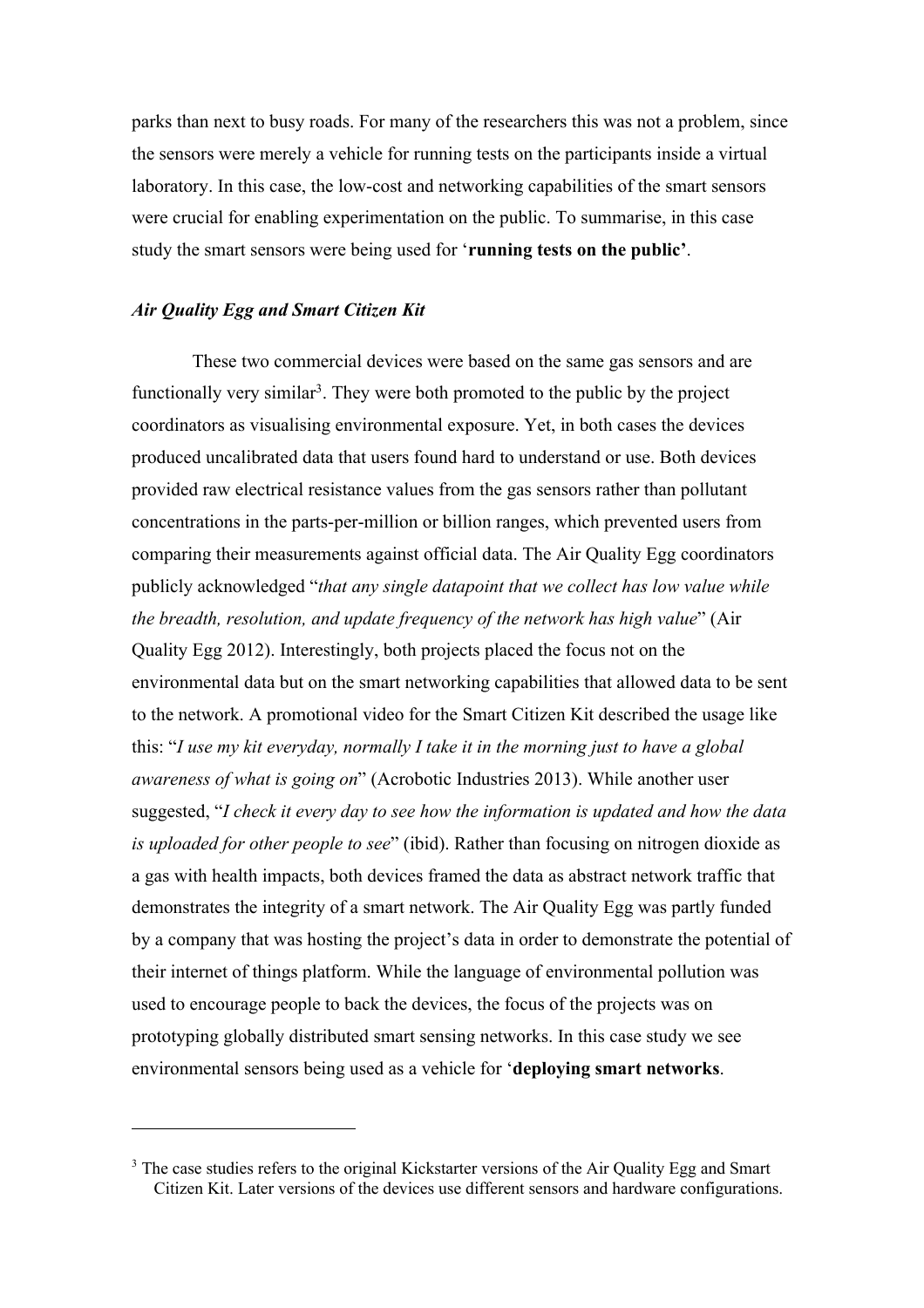### *Meet je stad! (Measure your city)*

This project involves residents of the small town of Amersfoort in Holland, exploring data in relation to climate change. The focus is on the process, experience and learning involved in creating one's own sensors rather than trying to measure specific pollutants. The project coordinators highlight the importance of self-discovery and fun without pre-defined goals and conceptualise the sensors as building blocks: "*if you have a box of Lego, you start building whatever the Lego allows you to build and you get better by doing it and you have to start small and just tinker with it, only then you start to appreciate the capabilities that you have*" (author interview). They suggest this sensor 'tinkering' or 'fiddling' provides the participants with 'sensor literacy' that extends their skills. Participants start with basic temperature and humidity sensors rather than complex air quality sensors since the data is not considered as important as the learning process itself. In the interview, the organisers contrasted their approach with scientific methods that inhibit participants because they do not have specialist knowledge to get started with sensing. They also argue that their approach enables participants to critically assess institutional environmental data and builds social relations that are key to developing climate resilience at the level of a town. In this case study, 'sensing' is used to provide practical skills and politicise the generation of knowledge to '**create community resilience**.

## *Pacco Test*

This project's goal was to create a sensing device that would make water quality understandable and allow communities and stakeholders in Brussels to take care of local water bodies. Unfortunately, the project coordinators were overwhelmed by the technical challenge of building and calibrating the sensing device. They were disappointed because they felt that it could not measure high-enough quality data and after a year of development decided to abandon the device. Nevertheless, the team were pleased that the project process had managed to gather a coalition of actors to manage a local pond as a common resource. The coordinators suggest that the development of the sensor brought local residents, politicians, councillors and technical experts together and agree that maintaining the pond was not just a technical or managerial topic but a 'community thing'. The project prototyped a novel governance system that designated a resident with the role of 'pond master'. "*When there's a change in the water parameters*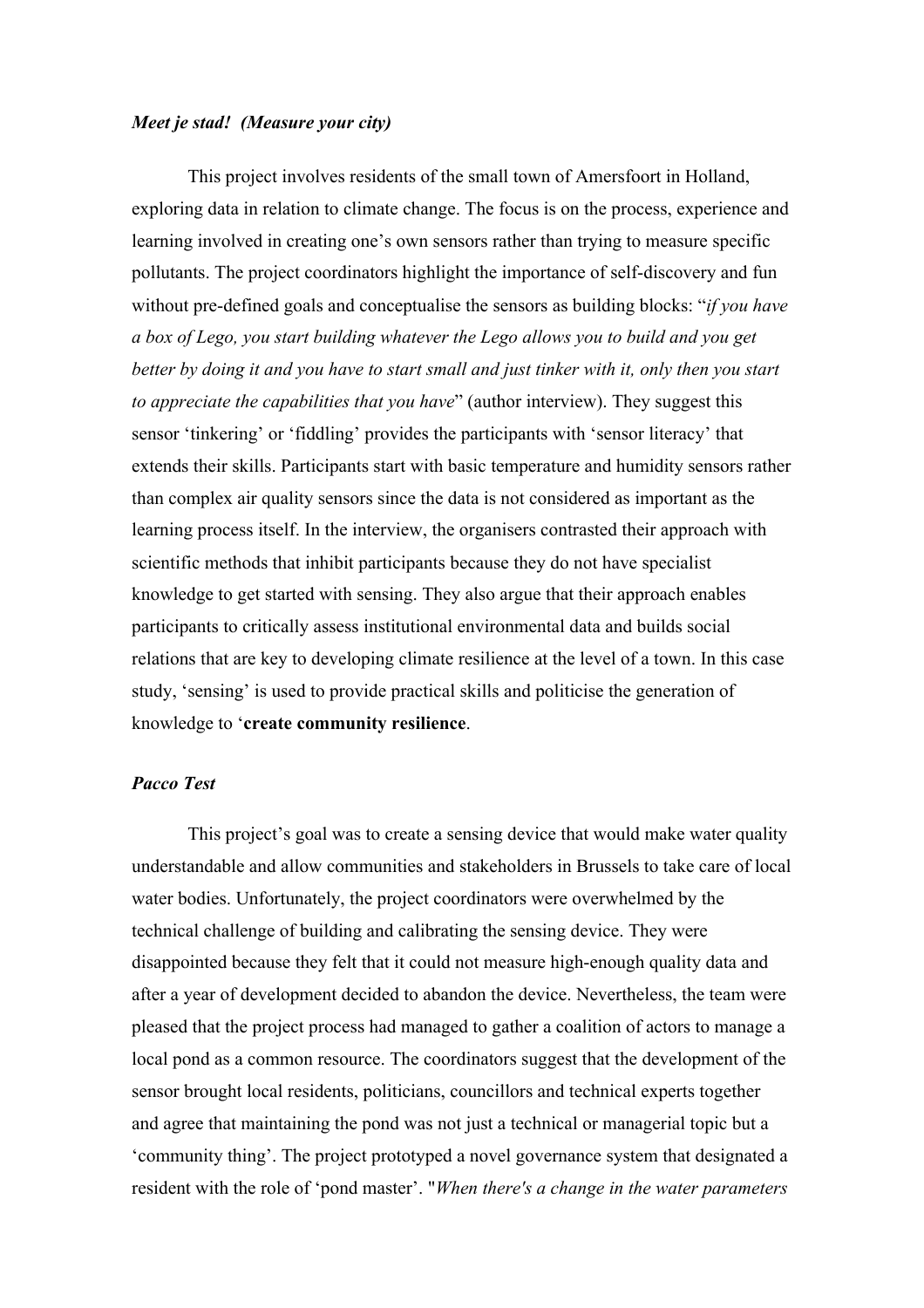*that is alarming people, then there is a roadmap on how to intervene and who needs to intervene*" (author interview). The concept of the Pacco Test was that certain data thresholds would dictate actions such as turning on a fountain to increase the oxygen in the pond. The sensor development process meant that competing interest groups such as fishermen and ecologists had to work together to communally agree governance thresholds for the pond. Despite the abandonment of the sensor hardware, the charitable funders perceived the project as a success because it had gathered such a broad range of actors together. In addition, a politician who had taken part in the project suggested that it would support their effort to designate the area as a smart city. In this case study, the smart sensors were used for '**gathering coalitions**'.

## *WideNoise*

WideNoise is a free smartphone app that creates geo-located sound measurements and collects meta data via sliders and textual tags<sup>4</sup>. The device has a complicated history having been designed as a commercial demo and then adopted as an instrument within academic research. The technical ability of device to sense decibel is poor, but it is easy to use. As part of the EveryAware research project, the app was deployed in relation to Heathrow airport in London, where it was framed as measuring aircraft noise as a contentious issue. The official metrics used to legislate noise at Heathrow airport rely on modelled averages that do not take into account the sudden sensory impact of the loud aircraft. This gap meant that local residents and activists welcomed the app as a tool for demonstrating what they saw as the 'real noise' of the aircraft. Most of the local participants used the app to try and capture the sensory disturbance of the loud flights. "*I was going to take some quiet ones [measurements] and but don't want them to just pull down the average. I wanted to stress the loudness. That's what Heathrow already has is averages. I thought we were trying to say in reality the loud noise that we are in*" (interview quoted in Nold 2017). The way the participants used the app was to capture peak intensities, which they felt better represented the sensory impact of the aircraft rather than the airport's averaging metric. Furthermore, the pressure group in their press release argued that "*the number of people* 

<sup>&</sup>lt;sup>4</sup> This case study refers to version 3.0 of WideNoise later renamed WideNoise Plus as used during the EveryAware project.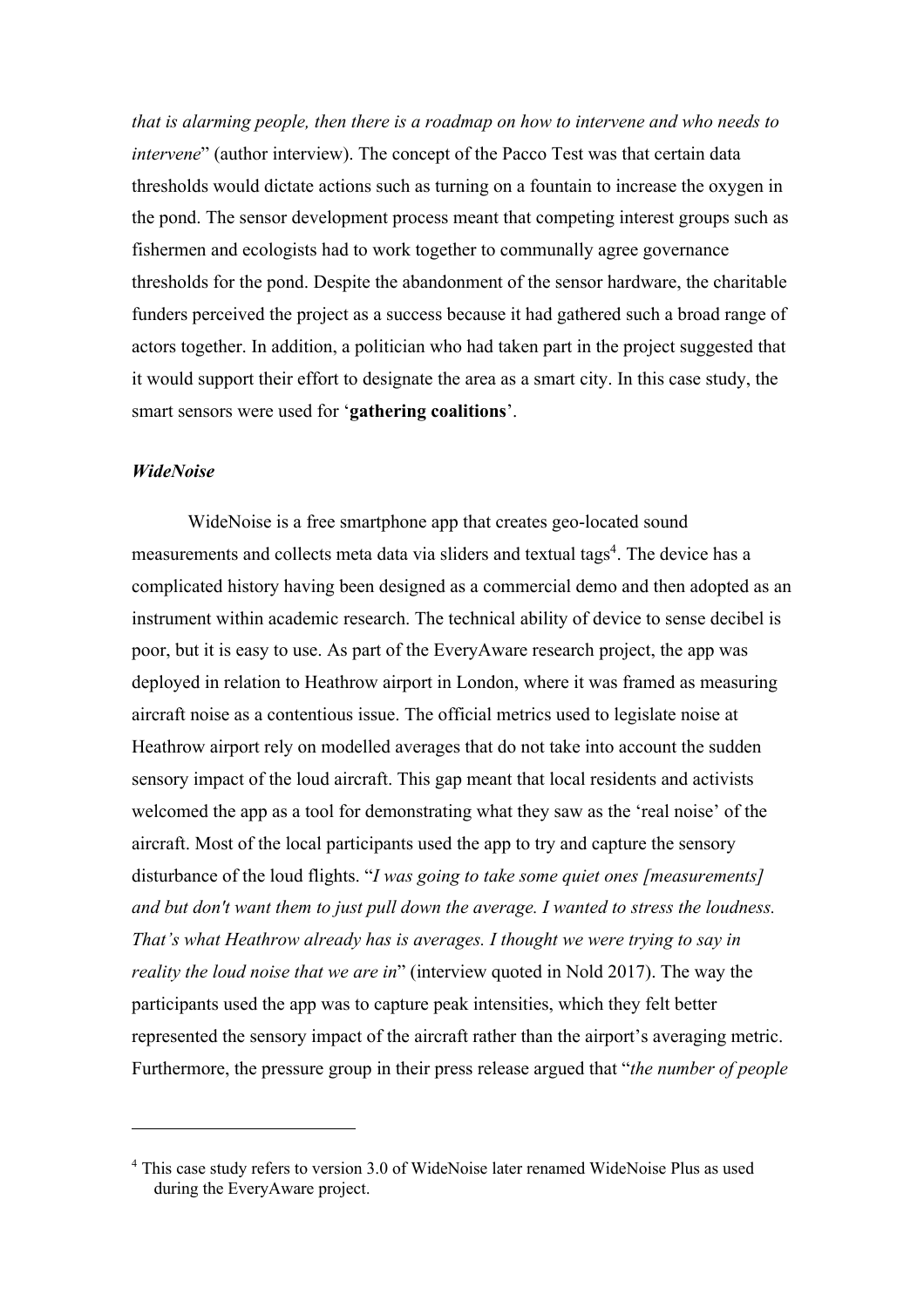*logging readings and the passion of those contributing at community meetings demonstrates how people are worn down by the noise from Heathrow*" (HACAN ClearSkies 2012). The pressure group didn't focus on the decibel content of the data as environmental knowledge. Instead, for both the local participants and the pressure group the physical practice of gathering environmental data itself became a political act. In this case study, smart sensors were not used for their epistemic content but for '**creating political pressure**'.

## *Discussion*

This survey of six case studies has demonstrated that smart cities, and the Internet of Things are creating diverse and novel environmental sensing practices that are intertwined with a range of existing agendas. Smart sensors are:

- running tests on the public,
- deploying smart networks,
- creating community resilience,
- gathering coalitions,
- creating political pressure.

This list of practices is not meant as an exclusive taxonomy of environmental sensing, but represents archetypal practices that are recognisable across a variety of other sensing projects. What is striking is the range of radically different practices the environmental sensors support and generate. Yet, all the case studies have one thing in common; the quality of the data from the environmental sensors was not the focus of the projects. In none of the studies do we see the sensor being used in a straightforward way to represent the state of the environment. None of the case studies created meaningful visualisations of environmental exposure that would allow people to reduce their health impact. There was no simple translation from a measured data point towards more knowledge about the environment in time or space. Instead, the sensors functioned as part of larger project goals such as running academic experiments, building commercial networks, creating community resilience, gathering local coalitions or creating political impacts. Nevertheless, all the projects described themselves as using sensors to gather knowledge about the environment.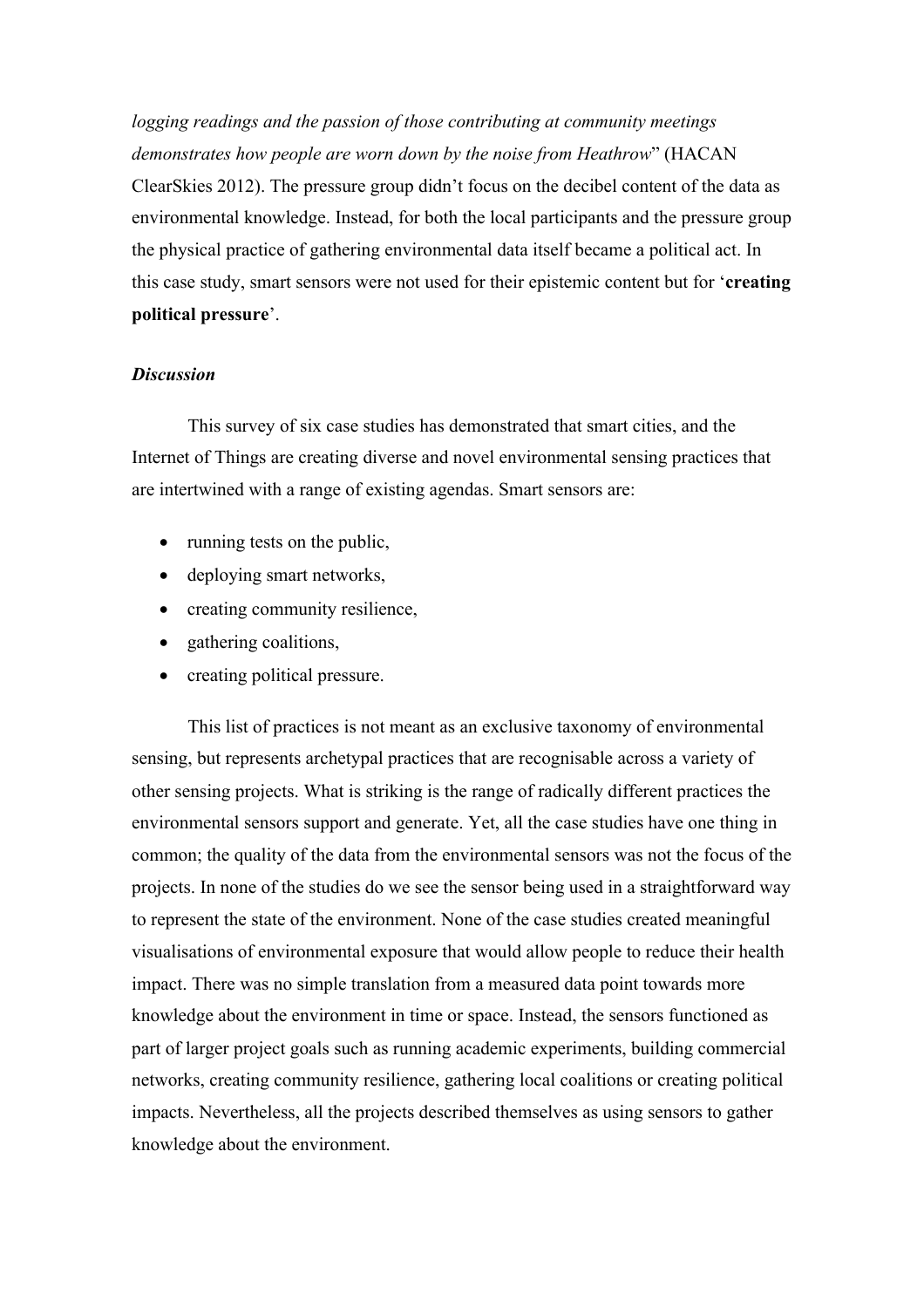So, what is going on here? Many people would not recognise experimenting on the public or building technical networks as 'environmental'. Indeed, smart sensing devices offer something radically different from existing environmental sensors and institutional datasets produced by industry and governments. Instead of creating certainty about health effects or locating pollutants, these devices are enacting new forms of smart city environments that I have previously termed 'neo-environmental sensing' (Blok et al. 2017). What matters with neo-environmental devices is their low-price, modularity, networking, tinker-ability, public engagement and high publicity impact. Their unique ability is to enact new kinds of 'environments' that are highly intentioned with a variety of agendas that stretch beyond pollutants. Fundamentally their aims are to enrol people and actors into sensing practices that lead to these different agendas being fulfilled. Across the case studies, the suggestion is not that the sensors or the data were 'useless' but rather that they function as social and institutional agents that drive complex agendas. These findings challenge the epistemic framing of these devices that I examined earlier. What is needed is a new language for articulating the complex and subtle enactments of the environment taking place in these sensing practices that would benefit the broader smart cities and environmental sensing literatures.

Yet, this survey also highlights political and ethical questions about which kinds of environmental practices should be enacted. Is it ethical to involve the public on the promise of measuring pollutants when they are only generating arbitrary data, or treating them as subjects of a behavioural experiment? Yet on the contrary, in the WideNoise study, a group of activists managed to transform a technically inferior measuring device into a useful tool for communicating their reality of noise by focusing not on its epistemic content but its political potential. Some of the practices from this survey seem to empower communities while others mislead. This range of practices has the potential to have dramatic impacts on vulnerable pollution affected communities. Yet, these impacts cannot be identified merely by analysing the discourse of smart cities or the possibilities and limitations of the sensor hardware. Instead these differences only come to the fore through an ethnographic focus on people's practices with smart technologies. The issue revolves around the extent to which participants can take ownership of smart devices that are by design: technically complex, networked and institutionally distributed. Further research is needed to identify what allows some people to take control of these devices and develop good practice guidelines for ethical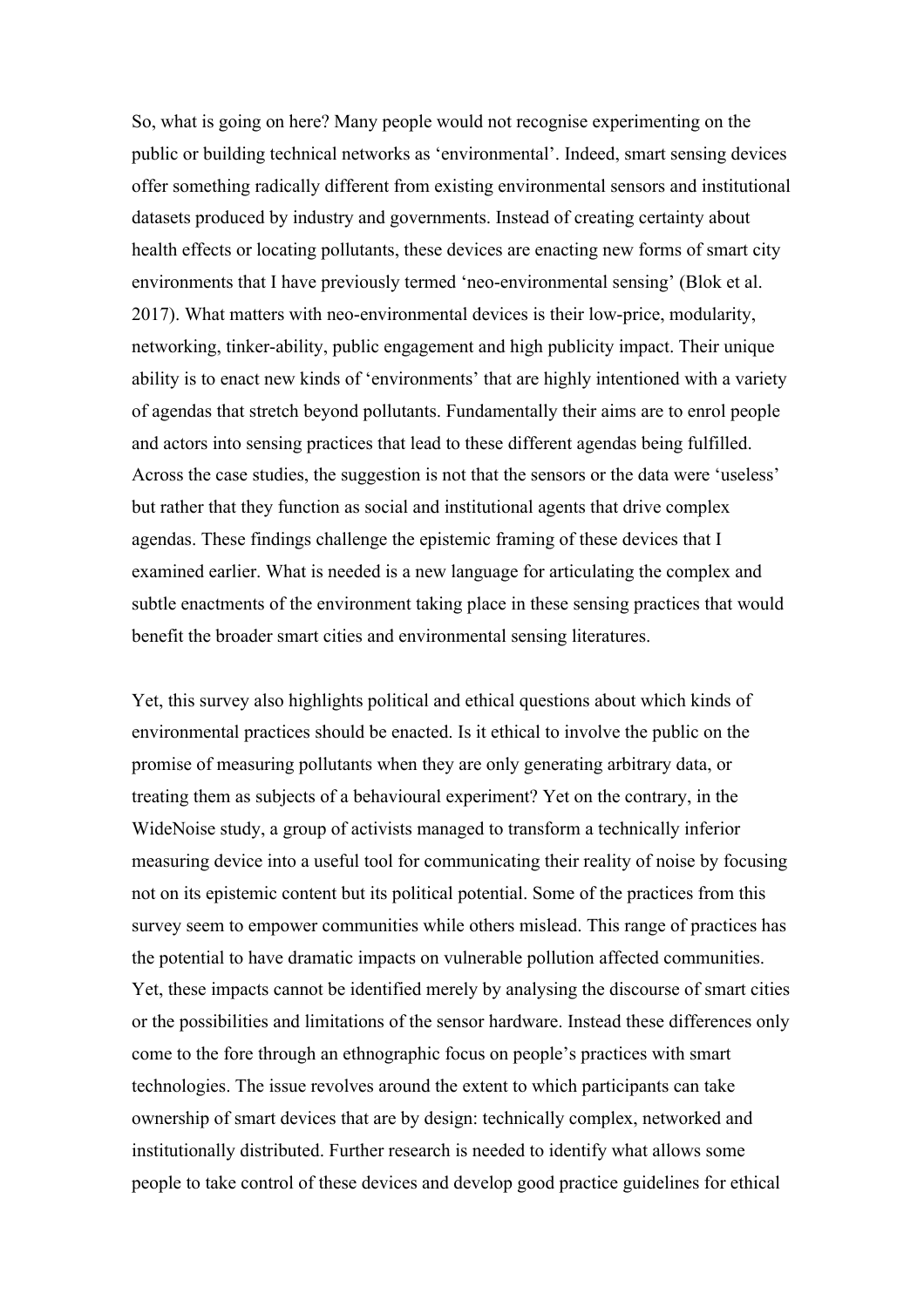environmental sensing in smart cities. A helpful starting point might be to reject claims that smart sensing devices create neutral knowledge and engage with processes of critical 'tinkering' as suggested by the Meet je stad! study. Ultimately, it is only by focusing on 'sensing practices' that we can understand the ways that smart city technologies have already changed our world.

#### **Acknowledgments**

This research has been supported by the European Commission via the DITOs project under the grant agreement No. 709443 as well as EU RD contract IST-265432 and the EPSRC Institutional Sponsorship awards to UCL 2011-12 (Grant References EP/J501396/1 & EP/ K503459/1).

#### **References**

- Air Quality Egg. 2012. "Why Sensor Calibration and Precision Is the Wrong Conversation." 2012. https://www.kickstarter.com/projects/edborden/air-qualityegg/posts/208180?
- Acrobotic Industries. 2013. "The Smart Citizen Kit: Crowdsourced Environmental Monitoring." *Kickstarter*. http://www.kickstarter.com/projects/acrobotic/thesmart-citizen-kit-crowdsourced-environmental-m.
- Bell, Genevieve, and Paul Dourish. 2006. "Yesterday's Tomorrows: Notes on Ubiquitous Computing's Dominant Vision." *Personal and Ubiquitous Computing* 11 (2): 133–43. doi:10.1007/s00779-006-0071-x.
- Blok, Anders, Kelton Minor, Rolien Hoyng, Marquet Clément, Kelton Minor, Christian Nold, and Meg Young. 2017. "Data Platforms and Cities." *Tecnoscienza* 8 (2): 175–219.

Bria, Francesca. 2014. "Digital Social Innovation: Interim Report." https://waag.org/sites/waag/files/public/media/publicaties/dsi-report-completelr.pdf.

Captain, Sean. 2016. "How The World Will Transform Once There Are Environmental Sensors Everywhere." *Fast Company*. http://www.fastcoexist.com/3054781/elasticity/how-the-world-will-transformonce-there-are-environmental-sensors-everywhere.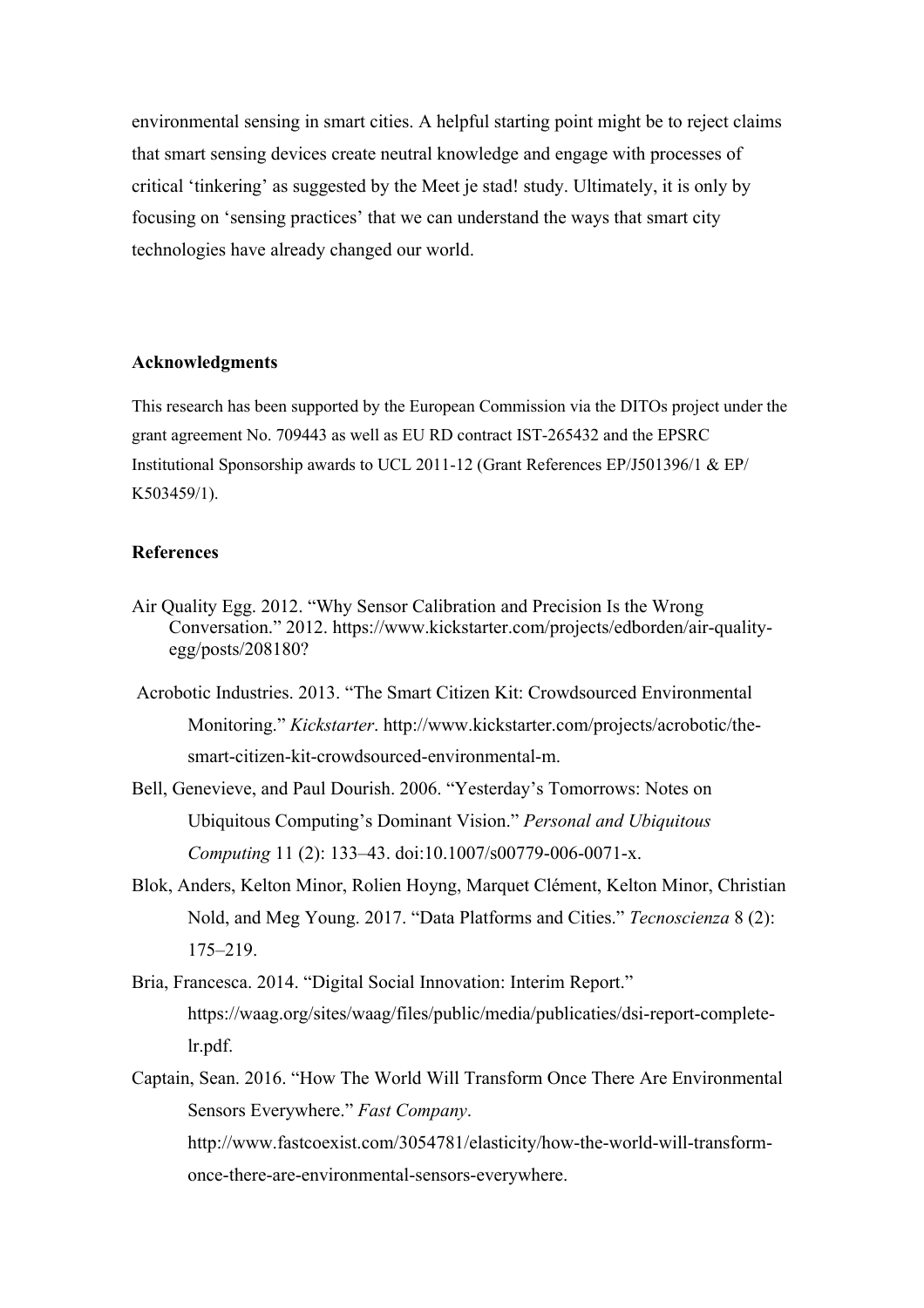- Carton, Linda, and Peter Ache. 2017. "Citizen-Sensor-Networks to Confront Government Decision-Makers: Two Lessons from the Netherlands." *Journal of Environmental Management* 196 (July). Elsevier Ltd: 234–51. doi:10.1016/j.jenvman.2017.02.044.
- Choi, Sukwon, Nakyoung Kim, Hojung Cha, and Rhan Ha. 2009. "Micro Sensor Node for Air Pollutant Monitoring: Hardware and Software Issues." *Sensors* 9 (10): 7970–87. doi:10.3390/s91007970.
- Fernandez, Manu. 2013. "Smart Cities of the Future?" In *Smart Citizens*, edited by Drew Hemment and Anthony Townsend, 43–46. Manchester: FutureEverything.
- HACAN ClearSkies. 2012. "Do-It-Yourself Noise Challenge to BAA: Wherever You Are, Download the Widenoise App and Use It on Planes." *Neighbournet.Com*. http://neighbournet.com/server/common/conhrw158.htm.
- Hemment, Drew, and Anthony Townsend, eds. 2013. *Smart Citizens*. Manchester: FutureEverything. http://futureeverything.org/wpcontent/uploads/2014/03/smartcitizens1.pdf.
- Hill, Dan. 2013. "On the Smart City; Or, a 'manifesto' for Smart Citizens Instead." *City of Sound*. http://www.cityofsound.com/blog/2013/02/on-the-smart-city-a-callfor-smart-citizens-instead.html.
- Kinsley, Sam. 2012. "Futures in the Making: Practices to Anticipate 'Ubiquitous Computing.'" *Environment and Planning A* 44 (7): 1554–69. https://doi.org/10.1068/a45168.
- Kresin, Frank. 2013. "A Manifesto for Smart Citizens." *Waag Society*. http://waag.org/en/blog/manifesto-smart-citizens.
- Kumar, Prashant, Lidia Morawska, Claudio Martani, George Biskos, Marina Neophytou, Silvana Di Sabatino, Margaret Bell, Leslie Norford, and Rex Britter. 2015. "The Rise of Low-Cost Sensing for Managing Air Pollution in Cities." *Environment International* 75 (Febuary). Elsevier Ltd: 199–205. doi:10.1016/j.envint.2014.11.019.
- Latour, Bruno. 1987. *Science in Action: How to Follow Scientists and Engineers through Society*. Cambridge, MA: Harvard University Press.
- Law, John, and Evelyn Ruppert. 2013. "The Social Life of Methods: Devices." *Journal of Cultural Economy* 6 (3): 229–40. doi:10.1080/17530350.2013.812042.